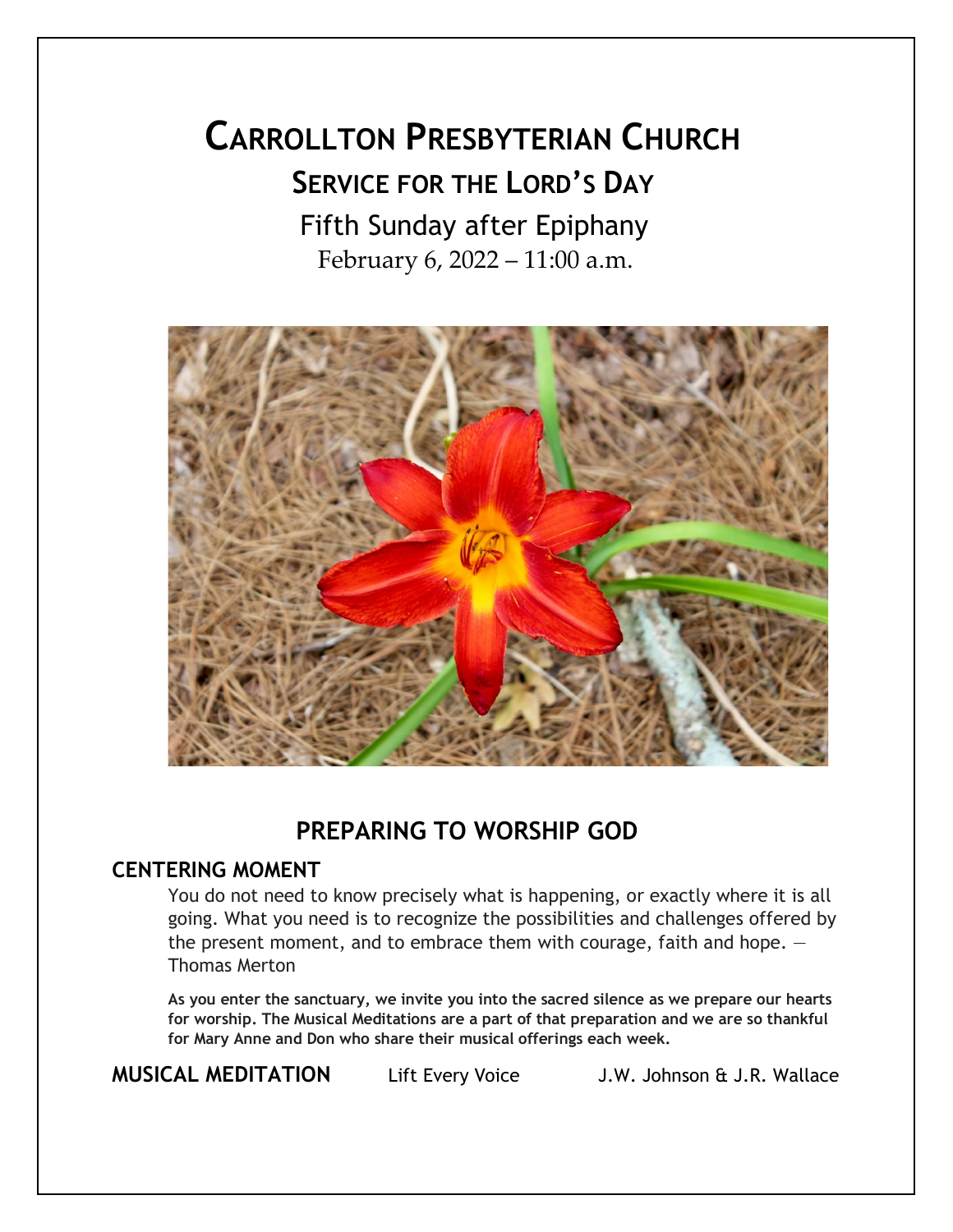# **GATHERING AROUND GOD'S WORD**

#### **WELCOME AND ANNOUNCEMENTS** Not rev. Michael Moore

**PRELUDE** Lamb of Glory Greg Nelson and Phil McHugh

#### **CALL TO WORSHIP Pat Sheffield**

It is by grace that we are who we are:

**people who are called by Jesus, yet afraid to follow.** It is by God's grace that we can become followers:

**people who are fearful, yet gifted with courage beyond wonder.**

It is with God's grace that we become who we might be: **people who step out in faith, sharing the good news generously.**

**\*OPENING HYMN** Holy, Holy, Holy! Lord God Almighty! GTG #1

#### **CALL TO CONFESSION**

It is so simple to say, yet so difficult to live out - 'do not be afraid!' Yet, whatever fear burdens us, God will lift from our souls. Whatever foolishness we have uttered, God whispers mercy to us. Whatever wrong we have done, God's forgiveness is poured out upon us. I invite you to join with me as we pray to the One whose love is constant in every moment, in every place, of our lives.

#### **UNISON PRAYER OF CONFESSION Pat Sheffield**

**God of wonder and joy, we look in the mirror and do not see holiness reflected back. We long to be sisters and brothers with others, but don't want to be an intrusion in our friends' lives. We yearn to be more compassionate, yet it is often spite and malice we offer to someone else. We are so busy listening to those internal i-pods, that we have trouble hearing the cries of loneliness coming from those around us. Forgive us, God who longs to be enthroned in our hearts. You call us to different lives, so we might make a difference for all who hurt. You invite us into your kingdom, so we might show others the way. You challenge us to take a risk by following Jesus Christ, our Lord and Savior, so we might become your children once again. –-** *Silence is kept.* **Amen.**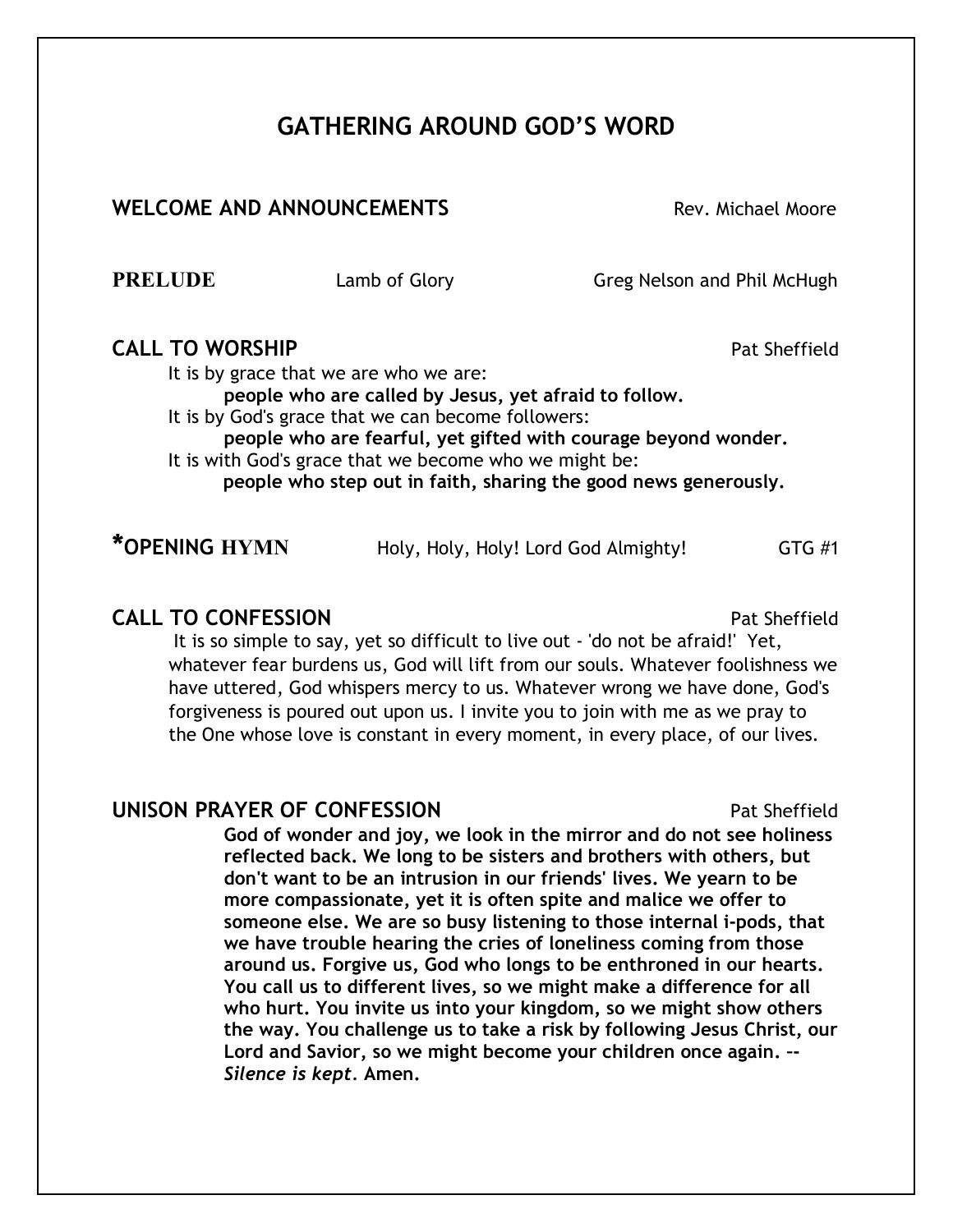| <b>GLORIA PATRI</b><br>Glory be to the Father, and to the Son, and to the Holy Ghost; As it was in the<br>beginning, is now, and ever shall be: World without end. Amen. Amen. |  |                                              | GTG# 581           |
|--------------------------------------------------------------------------------------------------------------------------------------------------------------------------------|--|----------------------------------------------|--------------------|
| <b>LISTENING FOR GOD'S WORD</b>                                                                                                                                                |  |                                              |                    |
| PRAYER FOR ILLUMINATION                                                                                                                                                        |  |                                              |                    |
| <b>SCRIPTURE READING</b><br>This is the Word of the Lord!<br>Thanks be to God!                                                                                                 |  | Isaiah $6:1-13$                              | Rev. Michael Moore |
| <b>*HYMN</b>                                                                                                                                                                   |  | I, the Lord of Sea and Sky (Here I Am, Lord) | GTG #69            |

**ASSURANCE OF GOD'S GRACE Rev. Michael Moore Rev. Michael Moore** The One who alone is Holy became wholly human so we might see the face of grace. The One who is seated in the heavens endured the cross so we might see

By God's grace, with God's grace, we are who we are meant to be: forgiven,

the face of salvation. This is our good news: we are forgiven!

restored, called people. Thanks be to God. Amen.

**NO CONTACT PASSING OF THE PEACE**

**SECOND SCRIPTURE READING** Luke 5:1-11 Rev. Michael Moore

This is the Word of the Lord! **Thanks be to God!**

**SERMON** Answering God's Call **Rev Michael Moore**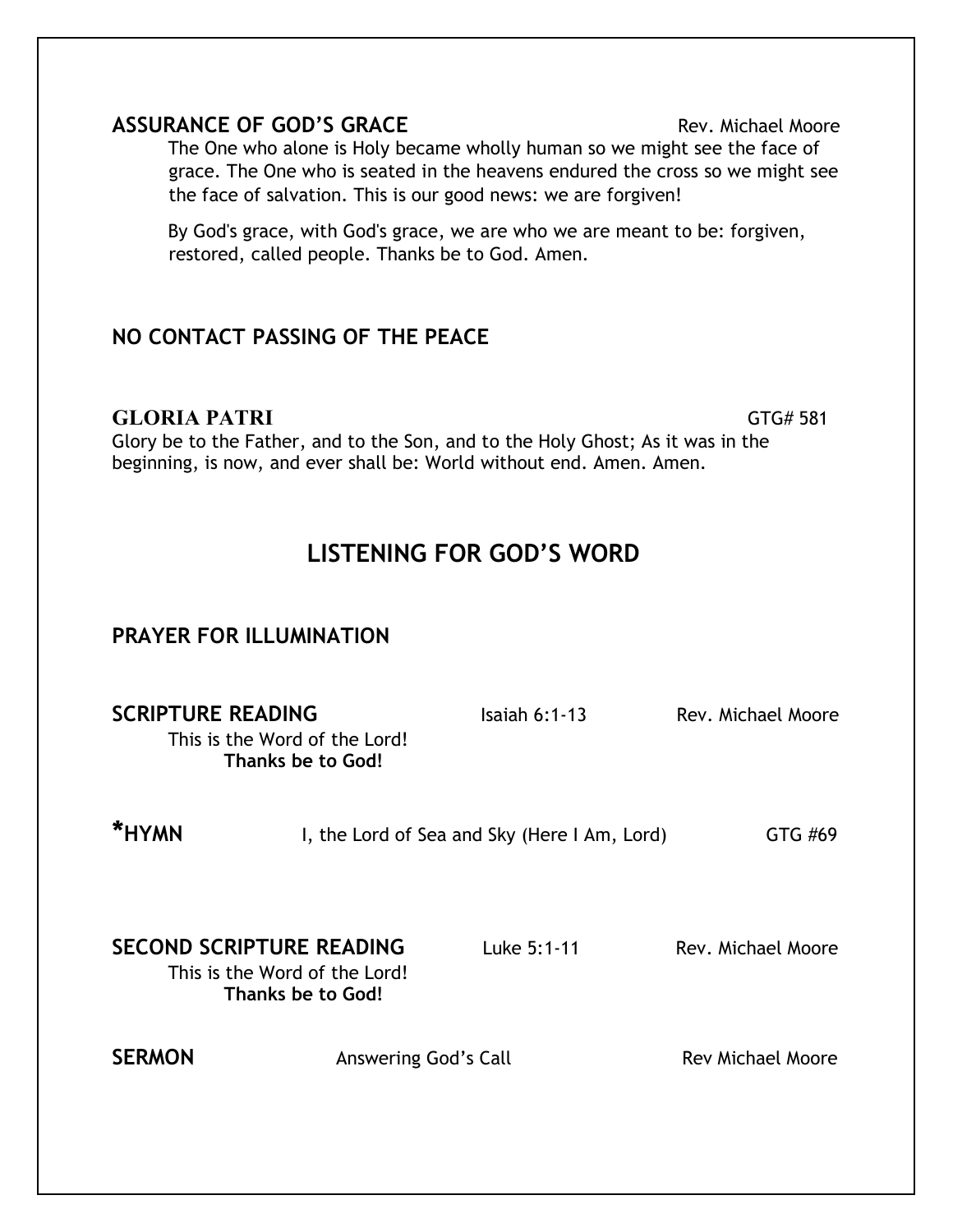## **RESPONDING TO GOD'S WORD**

#### **SACRAMENT OF BAPTISM AND RE-AFFIRMATION OF FAITH**

Baptism - Amy Ellis, Finn Preston, & Charlie Preston Re-affirmation of Faith – Clayton Preston

### **\*AFFIRMATION OF FAITH**

**I believe in God the Father Almighty, Maker of heaven and earth, And in Jesus Christ his only Son our Lord; who was conceived by the Holy Ghost, born of the Virgin Mary, suffered under Pontius Pilate, was crucified, dead, and buried; he descended into hell; the third day he rose again from the dead; he ascended into heaven, and sitteth on the right hand of God the Father Almighty; from thence he shall come to judge the quick and the dead.** 

**I believe in the Holy Ghost; the holy catholic Church; the communion of saints; the forgiveness of sins; the resurrection of the body; and the life everlasting. Amen.** 

#### **PRAYERS OF THE PEOPLE**

(When you hear Lord in your mercy, please respond by saying: hear our prayer) **Our Father, who art in heaven, hallowed be thy name. Thy Kingdom come, thy will be done, on earth as it is in heaven. Give us this day our daily bread, and forgive us our debts as we forgive our debtors. And lead us not into temptation, but deliver us from evil, for thine is the kingdom and the power, and the glory forever. Amen** 

#### **WORDS OF GRACE AND THANKSGIVING** Pat Sheffield

God's love is revealed in those who seek to be faithful in sharing their gifts, so the hungry might be fed, so the lonely might be comforted, so the forgotten will be remembered, so our sisters and brothers might know God's grace and love in their lives. Amen.

#### **OFFERTORY** Come Now, You Blessed, Eat at My Table

(you are invited to bring your offering to the plate on the Communion Table)

**\*DOXOLOGY** Praise G-d, From Whom All Blessings Flow GTG #606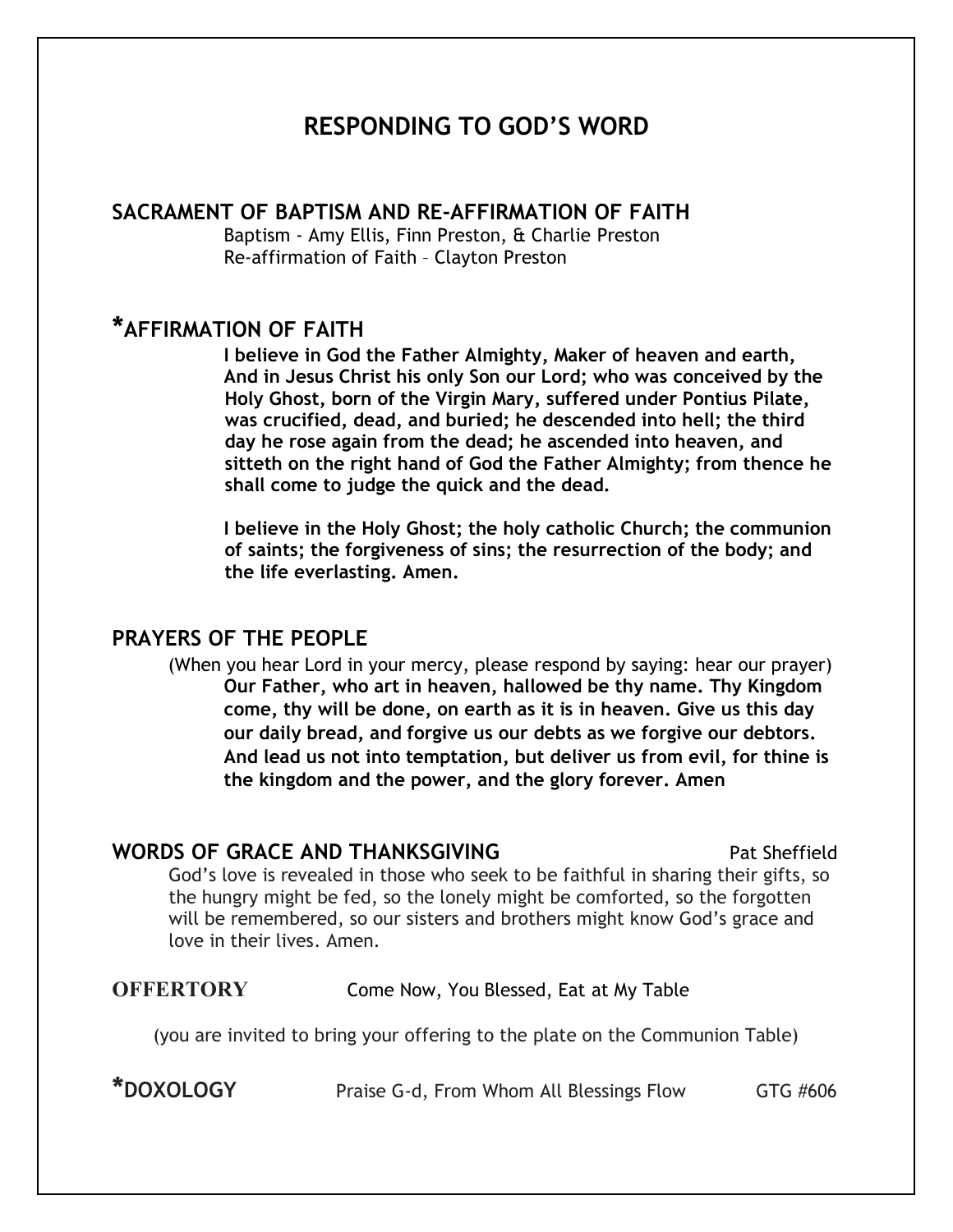#### **PRAYER OF THANKSGIVING**

#### **CELEBRATION OF THE SACRAMENT OF THE LORD'S SUPPER**

**Invitation**

#### **The Great Prayer of Thanksgiving**

The Lord be with you. **And also with you.** Lift up your hearts. **We lift them to the Lord.** Let us give thanks to the Lord our God. **It is right to give our thanks and praise.** … Therefore with all creation we sing your praise:

> **Holy, holy, holy Lord, God of power and might, heaven and earth are full of your glory. Hosanna in the highest. Blessed is he who comes in the name of the Lord. Hosanna in the highest.**

… Great is the mystery of our faith: **Christ has died. Christ is risen.**

**Christ will come again.** … Through Christ, with Christ, in the unity of the Holy Spirit, all glory and honor are yours, almighty God, now and forever. Amen.

#### **The Communion of God's People**

# **FOLLOWING GOD'S WORD INTO THE WORLD**

**\*CLOSING HYMN** Amazing Grace, How Sweet the Sound GTG #649

**CHARGE AND BENEDICTION**

**POSTLUDE One Bread, One Body** John B Foley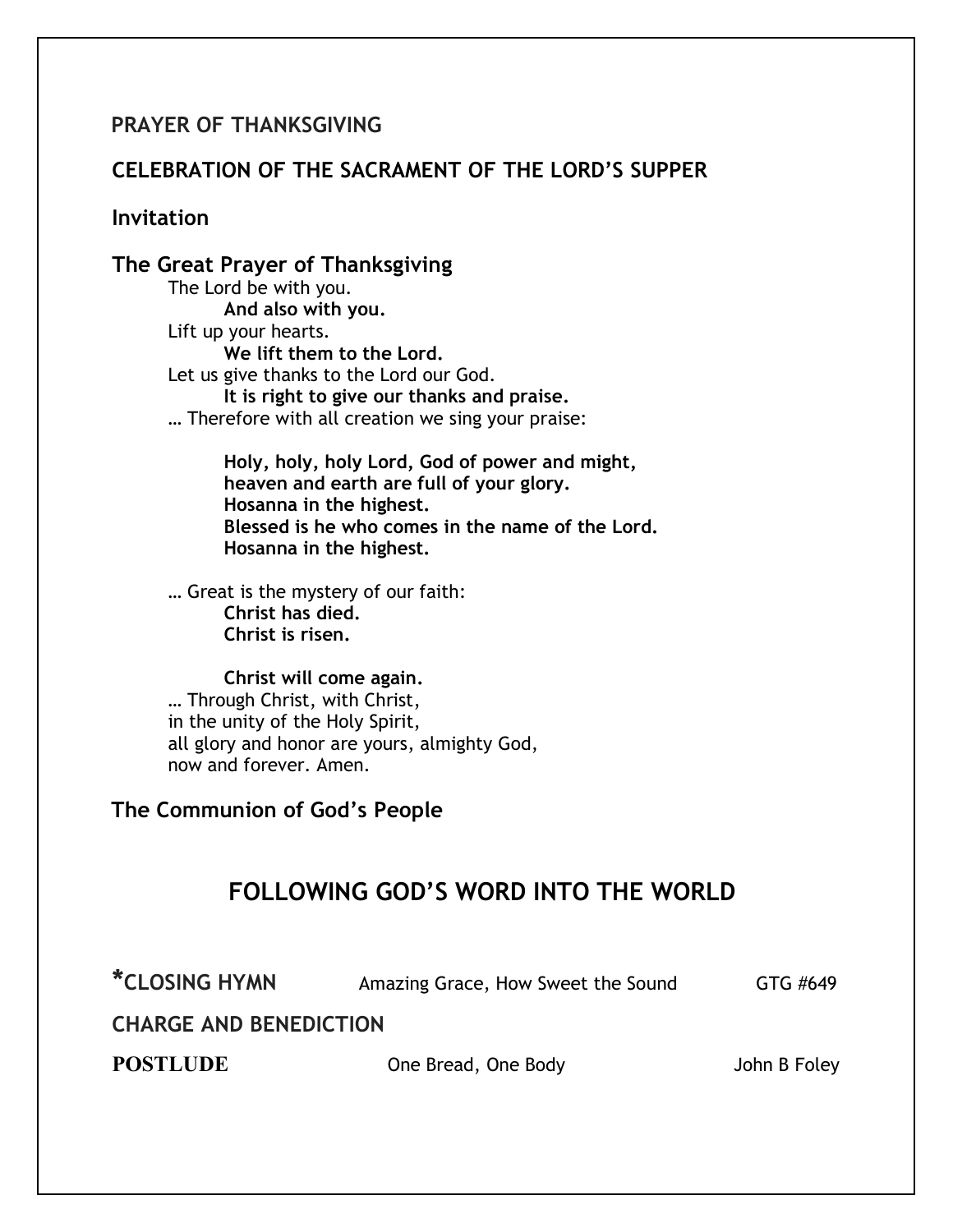The liturgy was written by Pastor Michael's friend and colleague, Thom M. Shuman and is found in his book, Bearers of Grace and Justice © 2012

**\*** You are invited to stand, if able

**\*\*** You are invited to remain seated for the postlude

**Please refrain from talking after the Benediction. The Livestream doesn't end until after the postlude and conversations can be heard during the Livestream.**

**"We are live streaming this service so people can join us wherever they are. Please know that we have cameras recording, and your image may show up on our broadcast. Thanks so much."**

**Thanks to everyone who is viewing from home. You're as much a part of this service as anyone attending in person. You add power to our congregation's prayer and praise.** 



Jesus said, "Come and See." John 1:39. As we start a new journey of faith, come, see, and share the exciting visions of growth for our church by joining together in worship.

February 13 Mary Anne Taylor February 20, 27, March 6, 20, 27, and April 3 Rev. Larry Owens March 13 Jane Hubbard April 10 Palm Sunday and April 17 Easter Sunday Rev. Glenn Goldsmith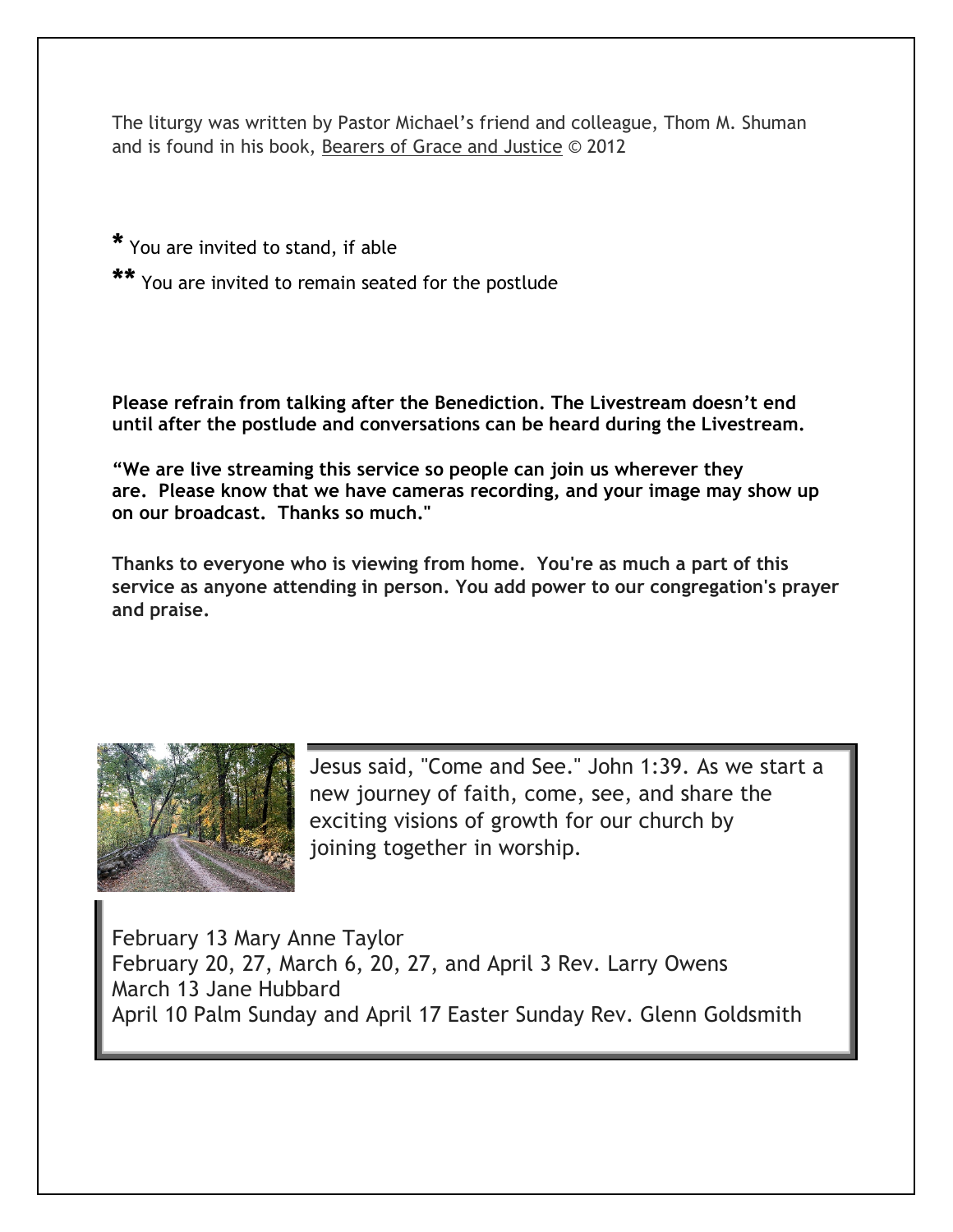#### **WORSHIP LEADERSHIP**

Pastor: Michael Moore Organist: Bryant Hand Pianist: Leslie Goldsmith Music Meditation: Don Rice Liturgist: Pat Sheffield Virtual Worship Technicians: Keith and Robin Ellison Jared Price, Jane Taylor, and Denise Moore Ushers: Andy and Mary Anne Taylor



Carrollton Presbyterian Church 124 Maple Street, Carrollton, Georgia 30117 Phone: 770-832-6131 Email: office@carrolltonpresbyterian.net Website: www.carrolltonpresbyterian.church

> **Elder on Call –– Jeff Branyon** Phone: 804-274-8183 Email: jrbranyon@aol.com



#### **GODSPEED**

This Sunday will close Pastor Michael's call as our preacher at Carrollton Presbyterian Church. For COVID reasons we will not be gathering for a "send-off" but if you would like to send Michael and Denise a note to

thank them for work done on our behalf, contact information is below. We wish them Godspeed as they begin their next life chapter.

Michael and Denise Moore 203 Turnberry Circle Carrollton, GA 30116-6042 pastormichael@carrolltonpresbyterian.net denisemoore@me.com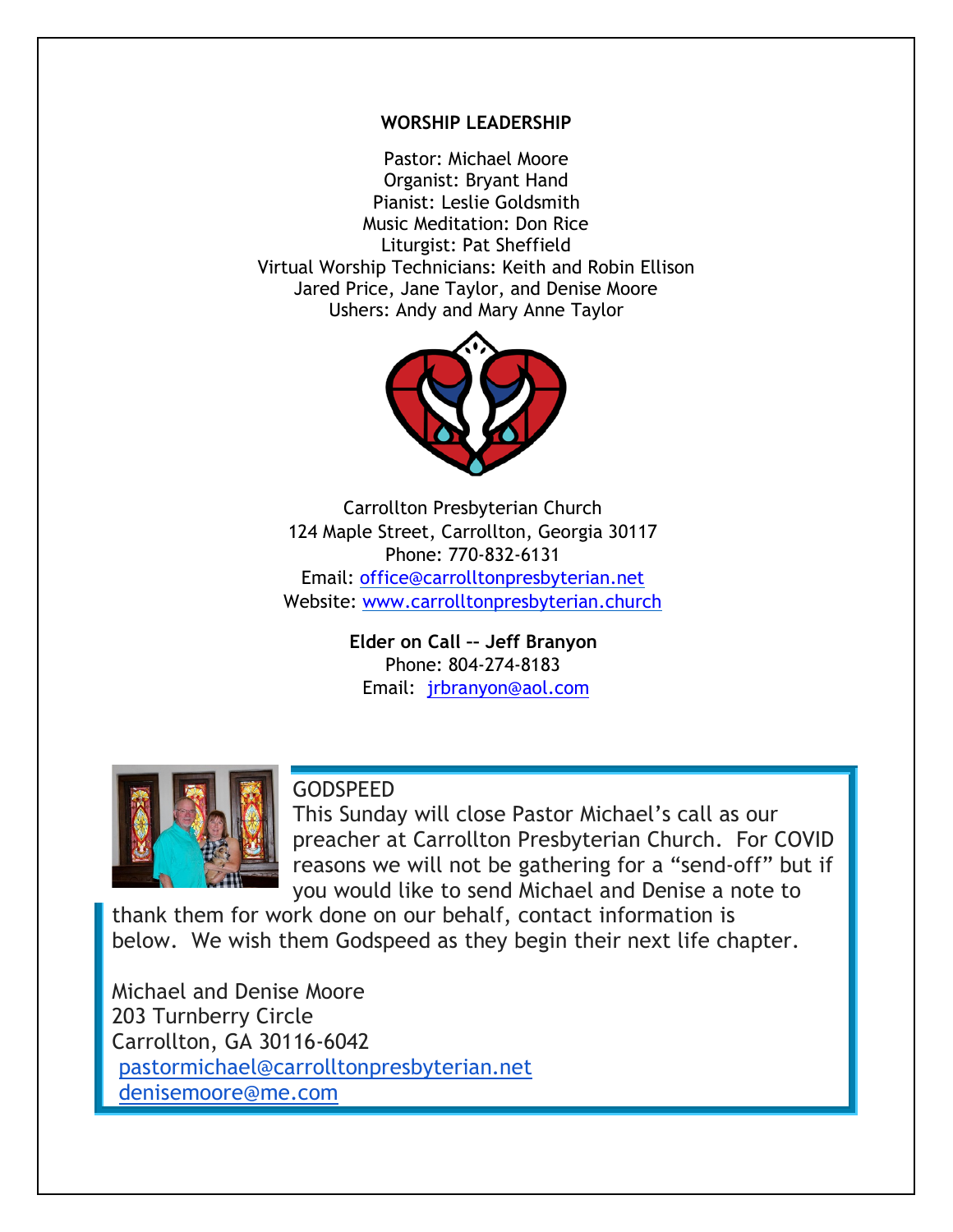Musical Meditation "Lift Every Voice" (1900) Text by James Weldon Johnson. Music by J. Rosamond Johnson. Words and music public domain. Arranged for piano by Don Rice.

Prelude "Lamb of Glory" by Greg Nelson & Phil McHugh © 1982 River Oaks Music Company (Admin. by Capitol CMG Publishing) & Shepherd's Fold Music (Admin. by Capitol CMG Publishing). Used by permission. All rights reserved. CCLI license # 21248914 (streaming).

"Holy, Holy, Holy! Lord God Almighty!" *Glory to God* Hymnal # 1. © 2013 Westminster John Knox Press. Text: Reginald Heber (1827, alt.). Music: John Bacchus Dykes (1861). Descant: David McKinley Williams (1948). Text & music public domain. Descant © 1948, ren. H. W. Gray Co., Inc. (a div. of Belwin-Mills Publishing Corp.). Used by permission. All rights reserved. CCS license # 14060 (streaming).

"Gloria Patri" *Glory to God* Hymnal # 581. © 2013 Westminster John Knox Press. Text: Trad. Liturgical text. Music: Henry W. Greatorex, 1851. Words & music public domain.

"I, the Lord of Sea and Sky (Here I Am, Lord)" *Glory to God* Hymnal # 69. © 2013 Westminster John Knox Press. Text & music: Daniel L. Schutte (1981, alt.); harm: Alfred V. Fedak (2011). © 1981, 2000 OCP. Used by permission. All rights reserved. One License # A-739569.

Offertory "Come Now, You Blessed, Eat at My Table" *Glory to God* Hymnal © 2013 Westminster John Knox Press. Text:. Ruth Duck (1979) © 1992 GIA Publications, Inc. Music: Jeeva Sam (1994) © 1995 Jeeva Sam. Music arr: © 1995 Ron Klusmeier (admin. Musiklus). All rights reserved. All rights reserved. Used by permission. One License # A-739569.

Doxology "Praise God, From Whom All Blessings Flow" *Glory to God* Hymnal # 606. © 2013 Westminster John Knox Press. Words & music public domain.

"Amazing Grace, How Sweet the Sound" *Glory to God* Hymnal # 649. © 2013 Westminster John Knox Press. Text: John Newton (1772). Music: *Columbian Harmony,* (1829); arr: Edwin O. Excell (1910, alt.). Words & music public domain.

"Let Us Break Bread Together" *Glory to God* Hymnal © 2013 Westminster John Knox Press. Text: African American spiritual. Music: African American spiritual; arr. Melva Wilson Costen (1988). Music Arr: © 1990 Melva Wilson Costen. One License # A-739569.

Postlude "One Bread, One Body" Text and music © 1978, John B. Foley, S.J., and OCP. All rights reserved. All rights reserved. Used by permission. One License # A-739569.

Liturgy from *Bearers of Grace and Justice: Lectionary Liturgies for Year C* © 2012 Thom M. Shuman. All rights reserved. Used by permission.

Scripture quotations are from New Revised Standard Version Bible, copyright © 1989 National Council of the Churches of Christ in the United States of America. Used by permission. All rights reserved worldwide.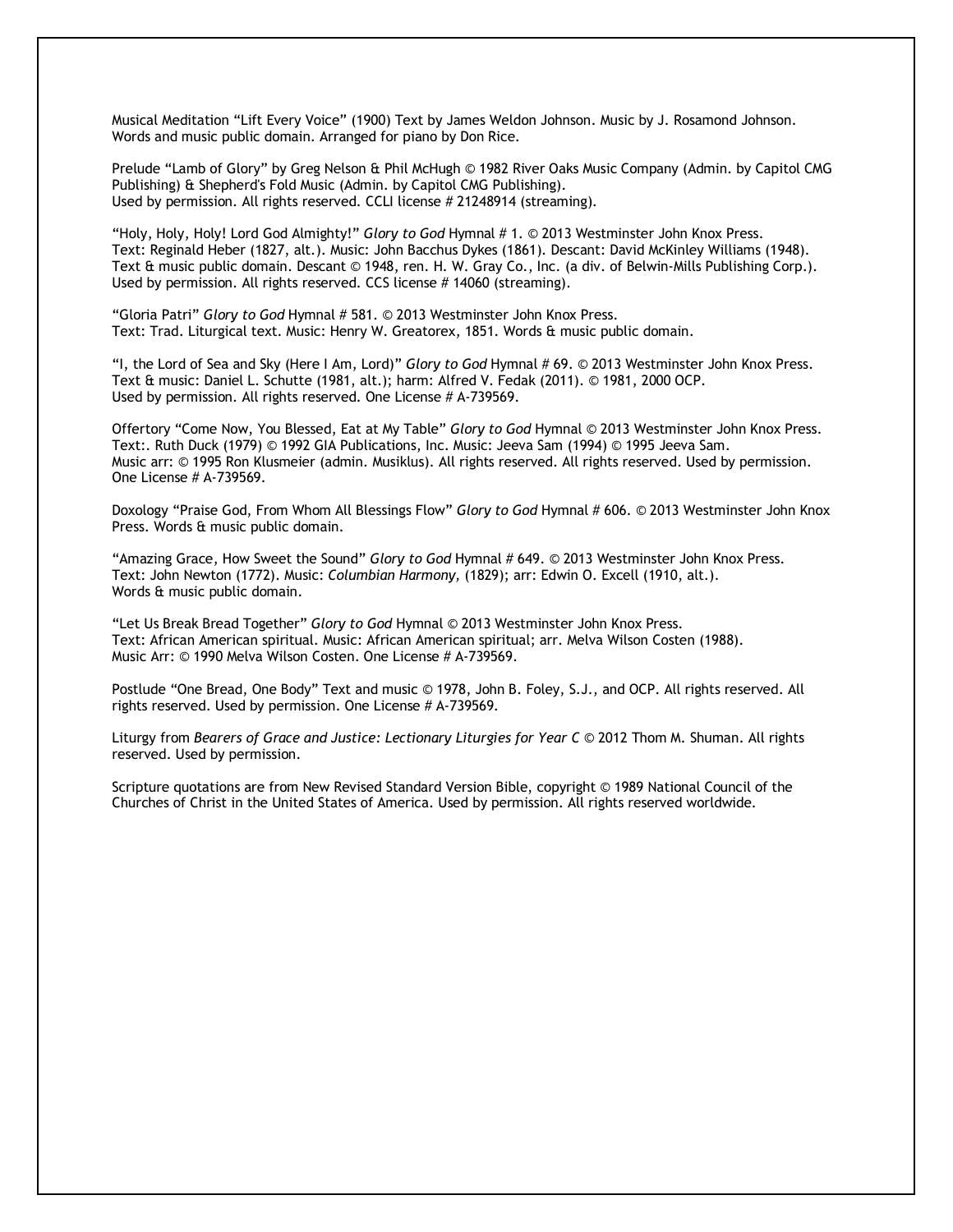

# Wednesday Night Fellowship Meals start back on February 16<sup>th</sup> Stay tuned for exciting plans coming!



Want to hear about how Carrollton Presbyterian is sharing the Love of Christ with a wounded world? Sign up for Heartbeat, our weekly emailed newsletter. It's full of great photos and bits of news about what we're doing here. www.carrolltonpresbyterian.church

There are many ministries that Carrollton Presbyterian Church supports in our community and beyond. You may give of your time, talent, and tithes by contacting the church office, mailing a check to the church or, by giving online through Realm Communications or www.carrolltonpresbyterian.church.

Thank you for this prayerful consideration of your gifts.



Would you like to learn more about the "disciple whom Jesus loved?" The Apostle John was the eyewitness of many of Jesus' miracles, yet he wrote only about 7 of them. What was his reason? Why did he not include any parables in his books of the Bible?

Come join our study on Tuesdays, 5:30-7:00 pm in Westminster Hall and find out the answer to these and many other questions.



Come join us for a devotional, prayer, and fellowship on Wednesday mornings at 9:00 am in Westminster Hall.